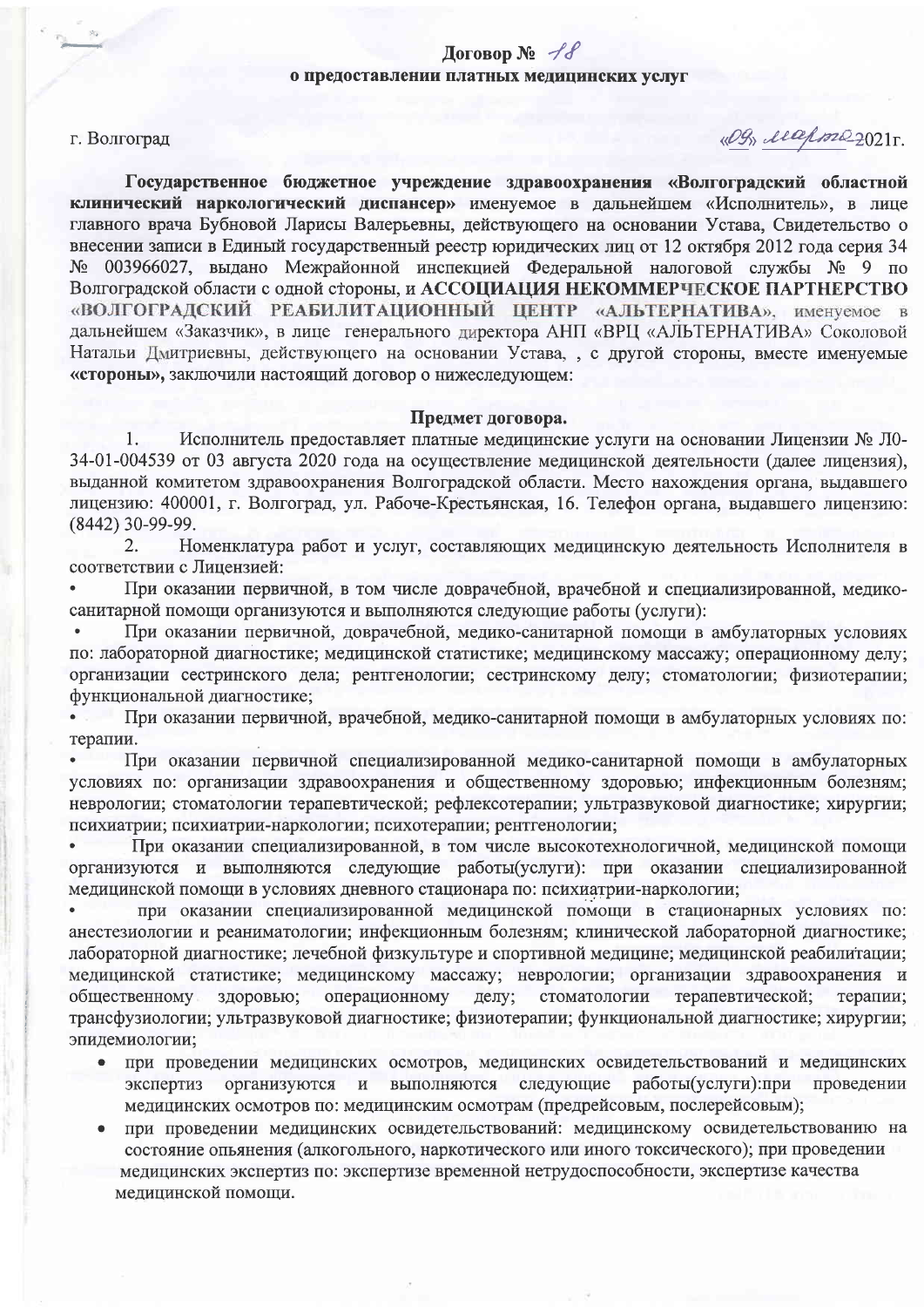Исполнитель оказывает Заказчику следующие виды платных медицинских услу  $\overline{3}$ . (перечень):

3.1. «Прием (осмотр, консультация) врача психотерапевта первичный.

Стоимость одного осмотра - 290,00 рублей.

3.2. Прием (осмотр, консультация) врача-терапевта первичный.

Стоимость одного осмотра - 290.00 рублей.

Заказчик оплачивает оказываемые платные медицинские услуги в сроки и в порядке,  $\overline{4}$ установленные настоящим Договором. В случае изменение стоимости на платные медицинские услуги, оказываемые по настоящему договору, регулируется «Сторонами» дополнительным соглашением.

# Условия и сроки прелоставления платных медицинских услуг

При предоставлении платных медицинских услуг соблюдаются порядки оказания медицинской помощи, утвержденные Министерством здравоохранения Российской Федерации и правила, установленные Постановлением Правительства РФ от 04.10.2012 N 1006 "Об утверждении Правил предоставления медицинскими организациями платных медицинских услуг".

Платные медицинские услуги могут предоставляться в полном объеме стандарта 6. медицинской помощи, утвержденного Министерством здравоохранения Российской Федерации, либо по просьбе Заказчика в виде осуществления отдельных консультаций или медицинских вмешательств, в том числе в объеме, превышающем объем выполняемого стандарта медицинской помощи.

обеспечивает передачу результатов исслелований биологических  $7<sub>1</sub>$ Исполнитель материалов в бумажном варианте и в электронной форме с первого дня исполнения договора. Оформление и подготовка Исполнителем протоколов исследований и других документов установленного образца, предоставление результата по проводимым исследованиям по мере готовности, но не более 10 рабочих дней, с момента взятия проб.

8. Срок оказания услуг: с момента подписания договора по 31.12.2021г.

## Права и обязанности сторон

#### 9. Исполнитель обязуется:

Химико-токсикологического исследования доставленных биологических объектов и оформление результатов производить в соответствии с Приказом МЗ РФ № 40 от 27.01.2006г.

Приступить к оказанию платной медицинской услуги после получения оплаты, а в случае последующей оплаты - в сроки, согласованные сторонами.

Предоставлять платные медицинские услуги в соответствии с правилами, установленными Постановлением Правительства РФ от 04.10.2012 N 1006 "Об утверждении Правил предоставления медицинскими организациями платных медицинских услуг".

Предоставлять платные медицинские услуги, качество которых должно соответствовать условиям договора, а при отсутствии в договоре условий об их качестве - требованиям, предъявляемым

к услугам соответствующего вида. В случае если федеральным законом, иными нормативными правовыми актами Российской Федерации предусмотрены обязательные требования к качеству мелицинских услуг, качество предоставляемых платных медицинских услуг должно соответствовать этим требованиям.

#### $10.$ Заказчик обязуется:

Производить отбор, направление, транспортировку биологических объектов (сред) для проведения химико-токсикологического исследования производится в соответствии с Приказом МЗ РФ № 40 от 27.01.2006г.

Заплатить стоимость предоставляемой медицинской услуги в порядке и по тарифам, установленным настоящим договором.

Обеспечить направление биологического материала для проведения исследования по адресу осуществления Исполнителем медицинских услуг.

#### Сумма договора и порядок расчетов

11. Стоимость услуг определяется по итогам осмотра пациентов и указывается в акте оказанных услуг и счете на оплату.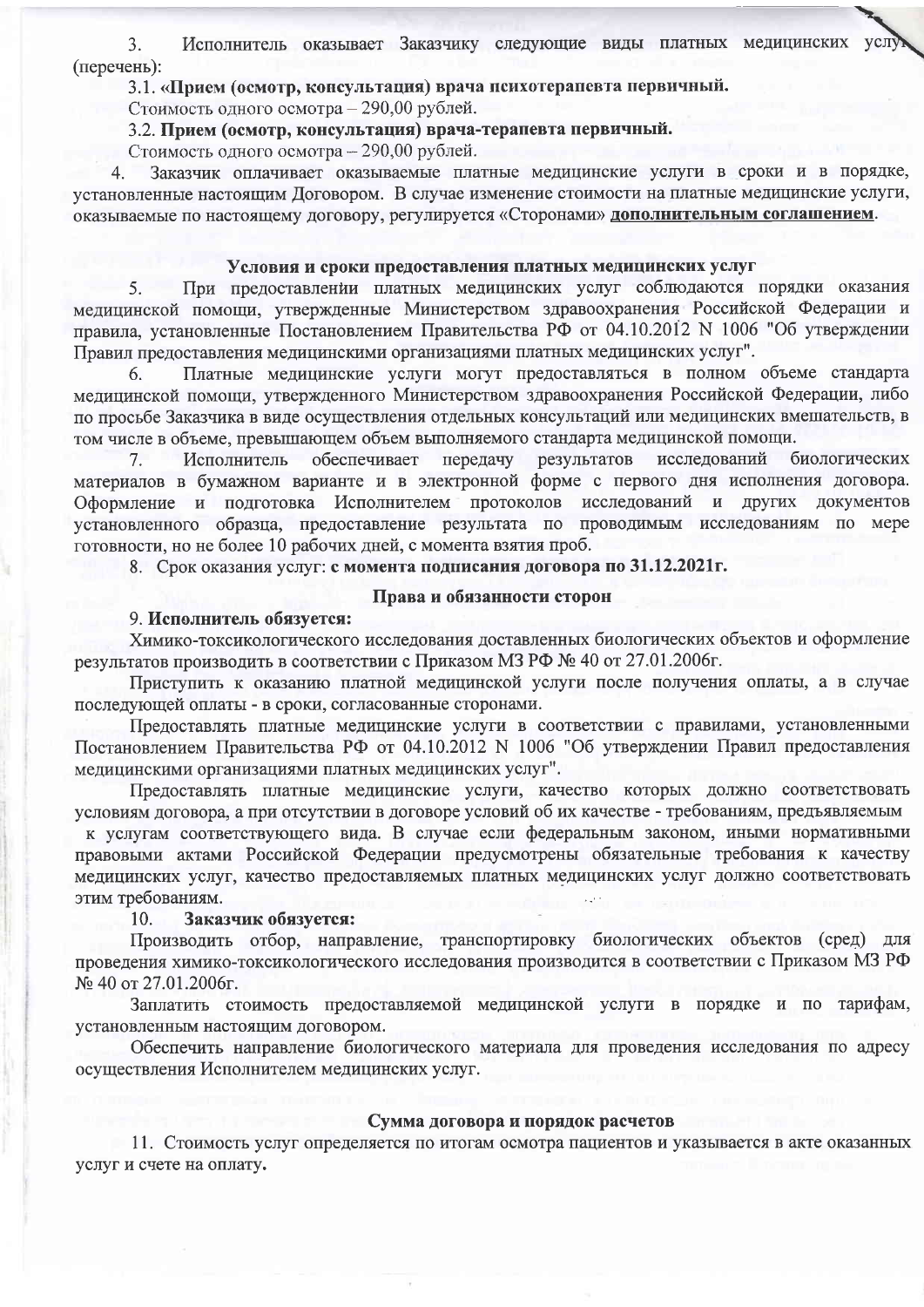12. Оплата за медицинские услуги производится в безналичном порядке. Стоимость предоставляемых медицинских услуг определяется в соответствии с прейскурантом, утвержденным Исполнителем.

 $13.$ Расчеты за предоставляемые медицинские услуги производятся Заказчиком по факту оказания услуг не позднее 30 дней с даты подписания сторонами акта об оказании услуг.

14. Исполнитель имеет право в одностороннем порядке отказаться от исполнения договора с юридическим лицом и расторгнуть с ним договор в том случае, если Заказчик просрочил оплату за предоставленные услуги более чем на 15 календарных дней, предупредив об этом Заказчика за 5 каленларных лней.

#### Ответственность сторон

 $15<sup>1</sup>$ Биологические объекты не соответствующие требованиям Приказа Министерства здравоохранения и социального развития Российской Федерации от 27.01.2006 N 40 на химикотоксикологические исследования  $He$ принимаются, химико-токсикологическое исследование Исполнителем данного биологического объекта не проводится, с соответствующей записью в строке Справки о доставке биологического объекта "Выявленные несоответствия". Биологический объект возвращается Заказчику.

За неисполнение либо ненадлежащее исполнение обязательств по договору исполнитель 16. несет ответственность, предусмотренную законодательством Российской Федерации.

 $17<sub>1</sub>$ В случае нарушения Исполнителем сроков оказания услуг Заказчик вправе по своему выбору:

назначить новый срок оказания услуги;

потребовать уменьшения стоимости предоставляемой услуги:

потребовать исполнения услуги другим специалистом;

расторгнуть договор и потребовать возмещения убытков.

18. За нарушение установленных настоящим договором сроков исполнения услуг Исполнитель уплачивает Заказчику за каждый день просрочки неустойку в размере 3% тарифа на оказанную услугу.

19. В случае обнаружения недостатков в оказанной услуге Заказчик вправе по своему выбору потребовать:

безвозмездного устранения недостатков оказанной медицинской услуги;

соответствующего уменьшения тарифа на оказанную услугу;

возмещения понесенных им расходов по устранению недостатков оказанной услуги третьими лицами.

20. Недостатки оказанной услуги должны быть устранены Исполнителем в срок, назначенный Заказчиком.

21. Заказчик вправе расторгнуть договор об оказании услуги и потребовать полного возмещения убытков, если недостатки оказанной услуги не устранены Исполнителем в установленный договором срок. Исполнитель информирует Заказчика о расторжении договора Заказчик оплачивает Исполнителю фактически понесенные исполнителем расходы, связанные с исполнением обязательств по договору.

Исполнитель освобождается от ответственности за неисполнение или ненадлежащее 22. исполнение платной медицинской услуги, если докажет, что неисполнение или ненадлежащее исполнение произошло вследствие непреодолимой силы, основаниям,  $a$ также  $\overline{10}$ ИНЫМ предусмотренным законом.

23. Споры, возникшие между сторонами, разрешаются в претензионном и судебном порядке в арбитражном суде Волгоградской области.

# Заключительные положения

Договор вступает в силу с момента подписания и действует до 31.12.2021, а в части 24. взаимных расчетов до полного исполнения сторонами своих обязательств по договору.